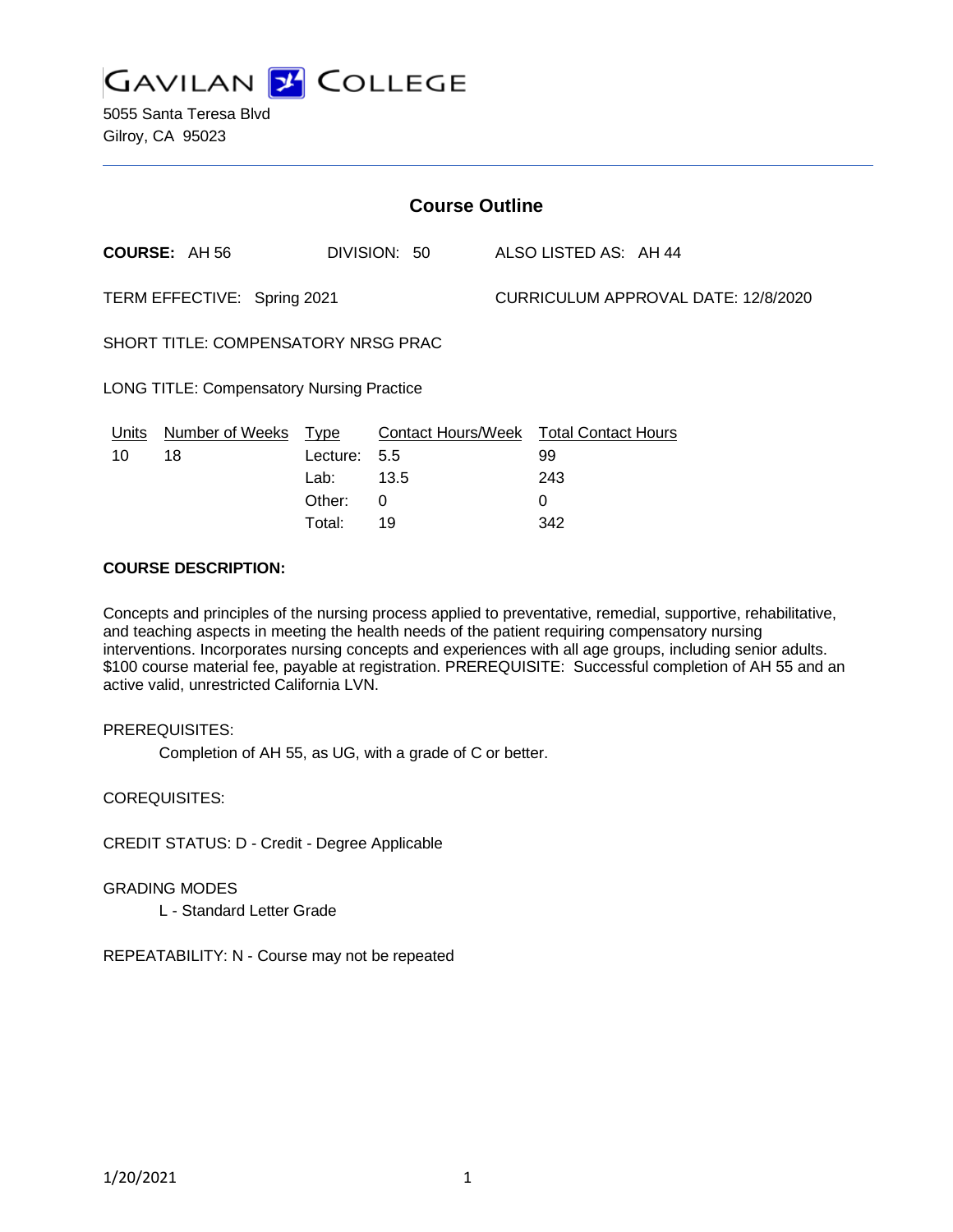SCHEDULE TYPES:

02 - Lecture and/or discussion

03 - Lecture/Laboratory

04 - Laboratory/Studio/Activity

04B - Laboratory - LEH 0.75

05 - Hybrid

71 - Dist. Ed Internet Simultaneous

73 - Dist. Ed Internet Delayed LAB

73B - Dist. Ed Internet LAB-LEH 0.75

# **STUDENT LEARNING OUTCOMES:**

1. Students will communicate clearly, verbally and in writing using appropriate grammar, vocabulary and word usage with patients, peers, facility staff and instructors representing diverse populations and viewpoints.

Measure: Written care plans Clinical evaluations

PLO: 1,2,3,4,5,6

ILO: 2, 1, 3, 4, 6, 7

GE-LO:

Year assessed or anticipated year of assessment: 2014-2015

2 Students will use principles of college-level mathematical concepts to correctly calculate medication dosages and intravenous solution flow rates.

Measure: Clinical evaluation Clinical calculation exams

PLO: 1,2,3,4,5,6

ILO: 2,3

GE-LO:

Year assessed or anticipated year of assessment: 2014-2015

3. Students will demonstrate appropriate active listening skills using techniques of therapeutic communication to verify that communication has been accurately interpreted. Students will use language interpreters at appropriate times in the clinical settings.

Measure: Classroom presentations

Role play with instructor evaluation

Clinical evaluations

PLO: 1,2,3,4,5,6

ILO: 2, 1, 3, 4, 6

GE-LO:

Year assessed or anticipated year of assessment: 2014-2015

4. Students will interact effectively with people of all ages, many cultures and ethnicities demonstrating awareness of the students' own values and opinions, as well as awareness and respect of the opinions and values of others.

Measure: Clinical evaluations Classroom participation in discussions regarding ethical dilemmas of patient care process recordings

PLO: 1,2,3,4,5,6

ILO: 4.6

GE-LO:

Year assessed or anticipated year of assessment: 2014-2015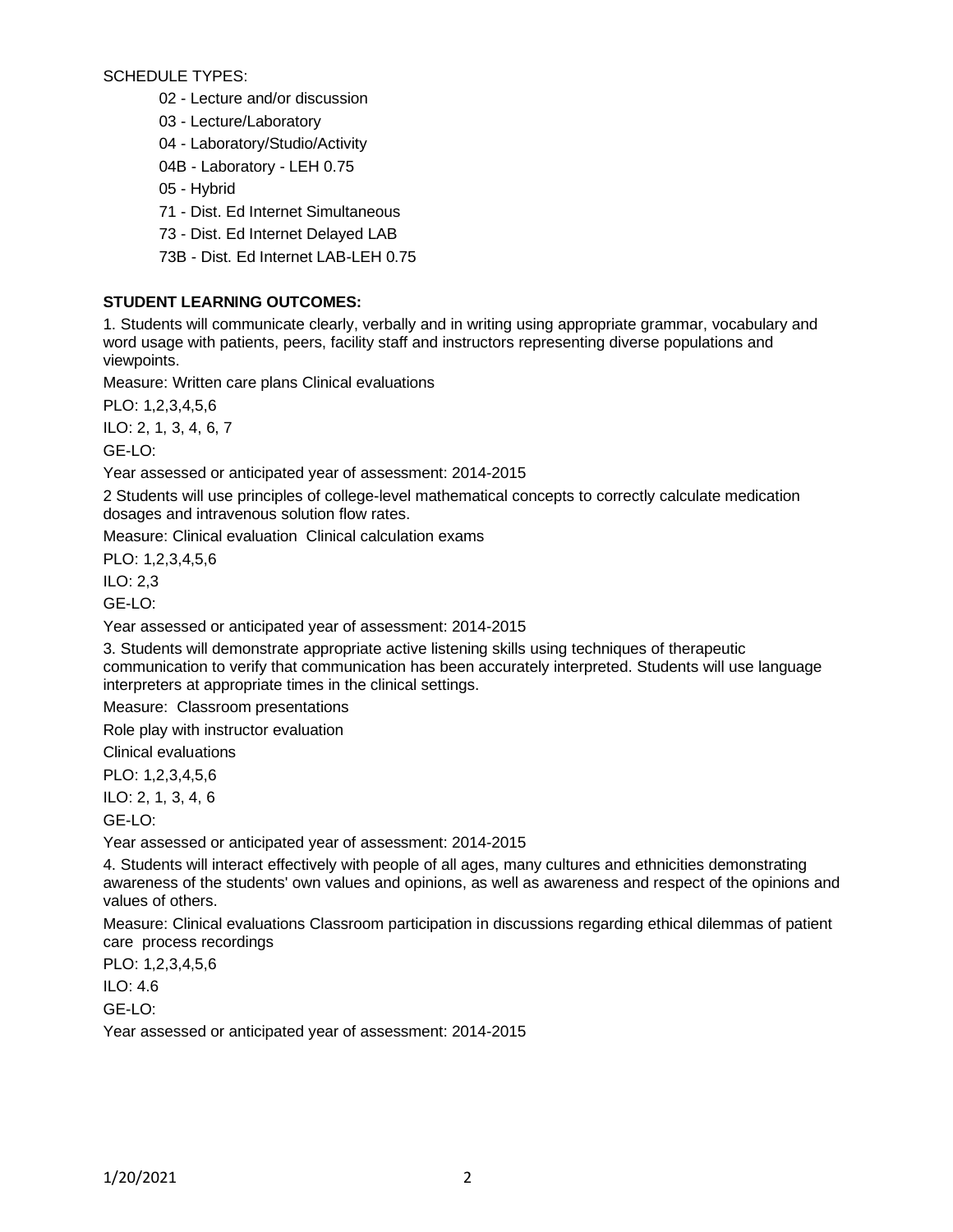5. Students will critically analyze data from textbooks, patient charts including electronic charts, dictionaries, reference books, and the internet. Apply theoretical concepts and facts to real life situations, with computer simulated patient situations and exams.

Measure: Written course work

Clinical evaluations

Exams

PLO: 1,2,3,4,5,6

ILO: 2, 1, 3, 4, 6

GE-LO:

Year assessed or anticipated year of assessment: 2014-2015

6. Students will analyze pre-written patient plans of care and will individualize the plan to a specific patient.

Measure: Written care plans

Clinical evaluations

PLO: 1,2,3,4,5,6

ILO: 2,1,3,4,6,7

GE-LO:

Year assessed or anticipated year of assessment: 2014-2015

7. Student will reflect creative and critical thinking skills. Creative and critical thinking is characterized by openness of inquiry, ability to ask pertinent questions, production of new ideas, flexible problem solving, examination of underlying assumptions, and an ability to present diverse perspectives.

Measure: Written coursework Classroom presentations Case studies

Exams

PLO: 1,2,3,4,5,6

ILO: 2,1,3,4,6

GE-LO:

Year assessed or anticipated year of assessment: 2014-2015

8. Students will use therapeutic nursing interventions which reflect the standard of nursing practice. This will be exhibited by the student's ability to use psychomotor and psychosocial interventions which promote health; and prevent, minimize, or resolve problems as identified by the nurse and patient. Therapeutic interventions are independent actions grouped in theory-based research and experiences

Measure: Clinical evaluations

Actual care plans

Licensure exam

PLO: 1,2,3,4,5,6

ILO: 2,1,3,4,6

GE-LO:

Year assessed or anticipated year of assessment: 2014-2015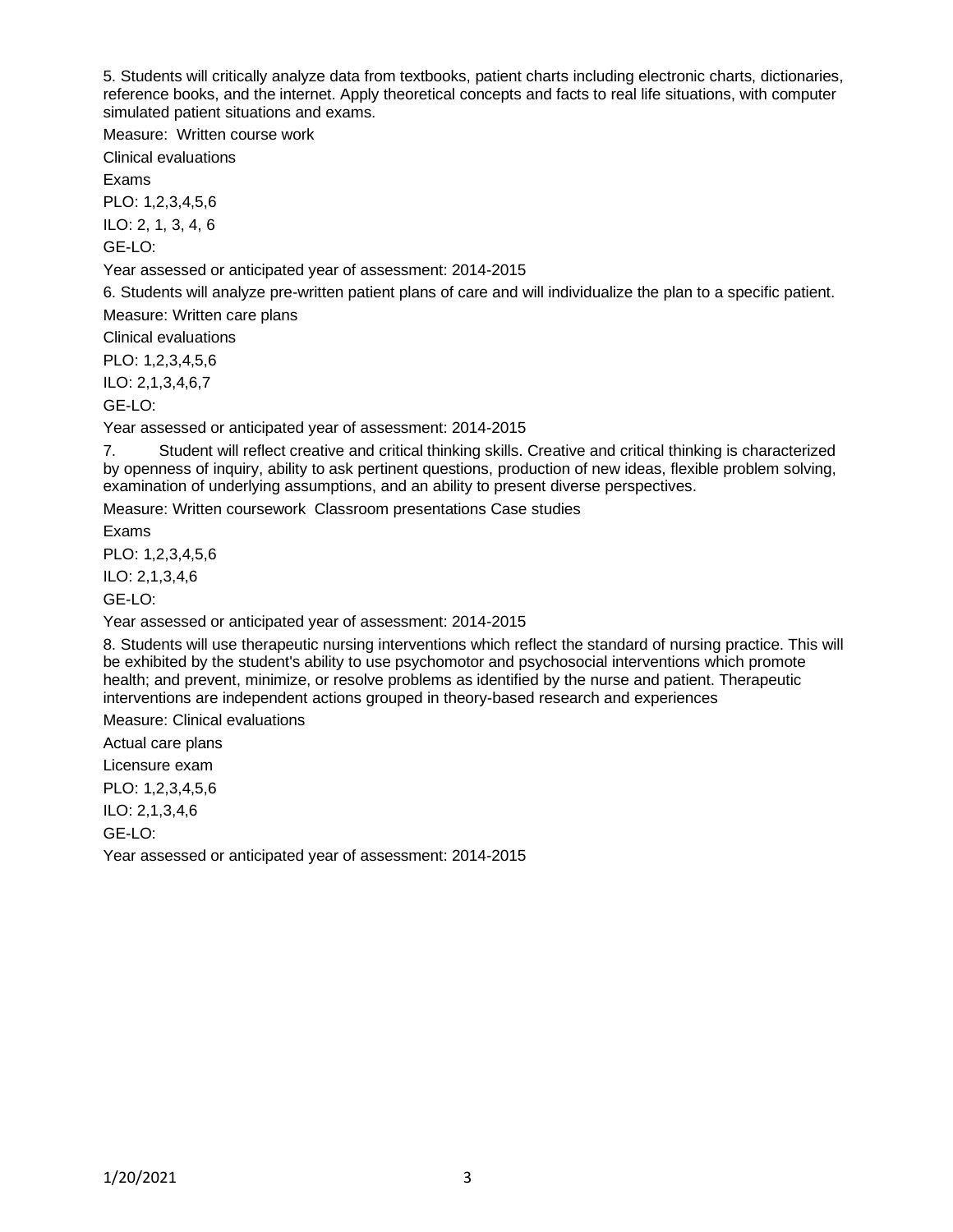9. Students will utilize nursing process to prioritize and organize nursing care and to problem solve. Nursing process includes:

a. Assessment of objective and subjective patient data

b. Analysis of data using the information to develop patient outcomes in

planning patient care

c. Identify and implement appropriate nursing interventions to meet expected

outcomes

d. Revise the plan of care as needed based on the information from the evaluation

Measure: Written care plans

Active care plans in the clinical setting

Clinical evaluations

Case studies using actual patients

PLO: 1,2,3,4,5,6

ILO: 2,1,3,4,6

GE-LO:

Year assessed or anticipated year of assessment: 2014-2015

PROGRAM LEARNING OUTCOMES:

1.Apply principles of oral, written and verbal communication to convey relevant, accurate and complete information

2. Apply the nursing process by assessing, planning, implementing and evaluating nursing care and teaching the maintenance of health and prevention of disease.

3. Practice within professional and legal standards and ethical principles and demonstrate sensitivity to the cultural differences of clients.

4. Demonstrate an ability to practice safely.

5. Function within the scope of practice for designated licensure.

6.Take and pass the licensure exam.

#### **CONTENT, STUDENT PERFORMANCE OBJECTIVES, OUT-OF-CLASS ASSIGNMENTS**

#### Curriculum Approval Date: 12/8/2020

#### **DE MODIFICATION ONLY**

Topics Include:

- 1. Hematologic System
- 2. Hematologic Problems
- 3. Cardiovascular System
- 4. Hypertension
- 5. Coronary Artery Disease and Acute Coronary Syndrome
- 6. Heart Failure and Cardiomyopathy
- 7. Arrhythmias
- 8. Inflammatory and Valvular Heart Diseases
- 9. Vascular Disorders
- 10. Gastrointestinal System
- 11. Nutritional Problems
- 12. Upper Gastrointestinal Problems
- 13. Lower Gastrointestinal Problems
- 14. Liver, Biliary Tract, and Pancreas Problems
- 15. Urinary System
- 16. Renal and Urologic Problems
- 17. Acute Renal Failure and Chronic Kidney Disease
- 18. Endocrine System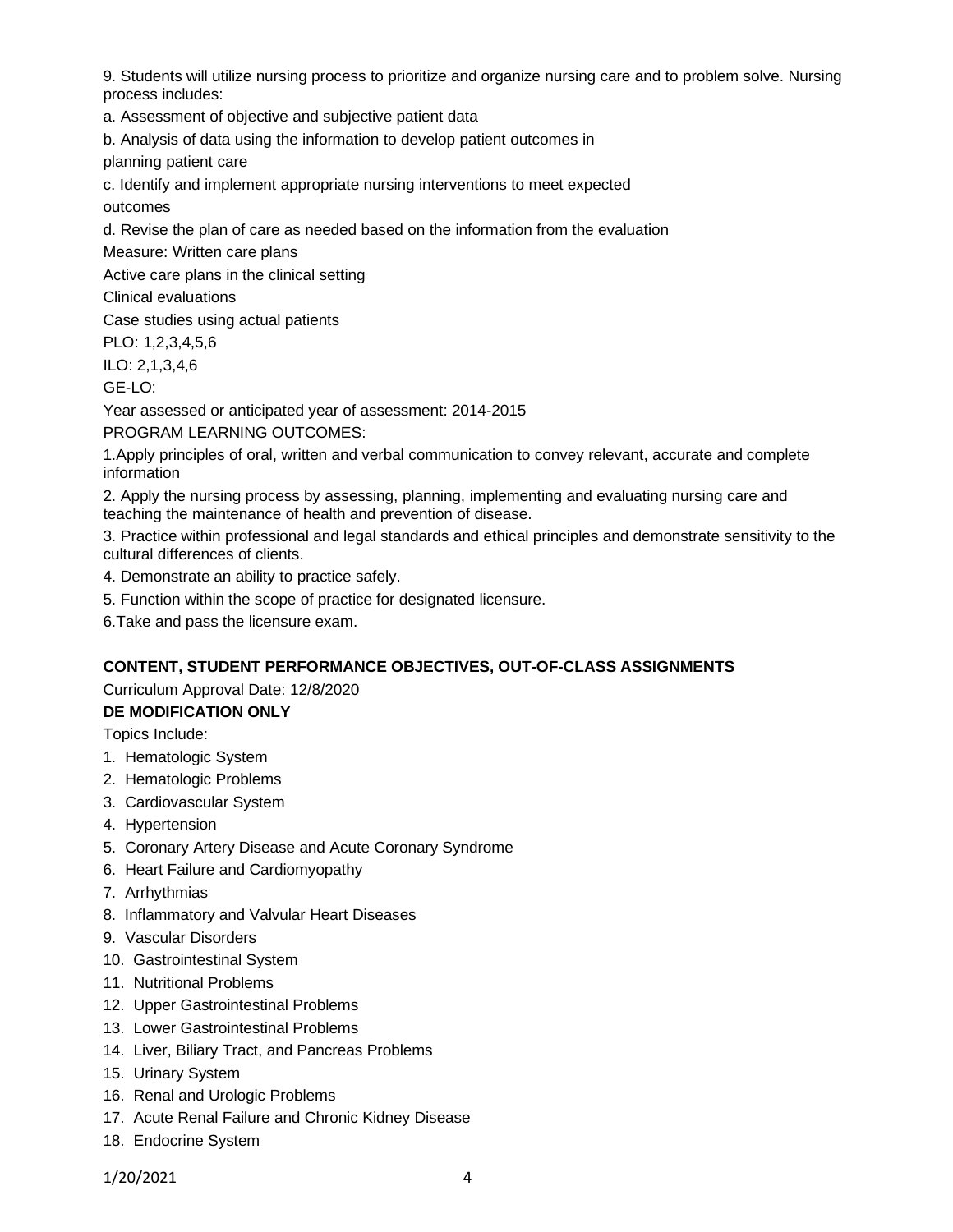- 19. Diabetes Mellitus
- 20. Endocrine Problems
- 21. Reproductive System
- 22. Nursing Management: Breast Disorders
- 23. Sexually Transmitted Diseases
- 24. Female Reproductive Problems
- 25. Male Reproductive Problems
- 26. Nervous System
- 27. Nursing Management: Acute Intracranial Problems
- 28. Stroke
- 29. Chronic Neurologic Problems
- 30. Dementia
- 31. Alzheimer's Disease
- 32. Musculoskeletal System
- 33. Musculoskeletal Trauma and Orthopedic Surgery
- 34. Musculoskeletal Problems
- 35. Nursing Management: Arthritis and Connective Tissue Diseases
- 36. Emergency Care Situations
- 37. Introduction to Client Care Management
- 38. Understanding the Context of Health Care
- 39. Supporting the Organization
- 40. Managing Time Purposefully
- 41. Managing Resources Cost-Effectively
- 42. Developing Management Skills
- 43. Identifying and Resolving Conflicts
- 44. Receiving and Giving Change-of-Shift Reports
- 45. Transcribing Physician's ?Orders?
- 46. Using Personal Strengths to Manage Others Creatively
- 47. Coordinating Care Provided by Nursing, Multidisciplinary, and Interdisciplinary Work Groups
- 48. Supervising and Evaluating the Work of Others
- 49. Assigning and Delegating Client Care Activities
- 50. Conducting Client Care Conferences as a Management Tool
- 51. Addressing Ethical and Legal Issues
- 52. Nurturing Professional Integrity
- 53. Managing Your Career

# **METHODS OF INSTRUCTION:**

Lecture, lab, skills demonstration, return demonstration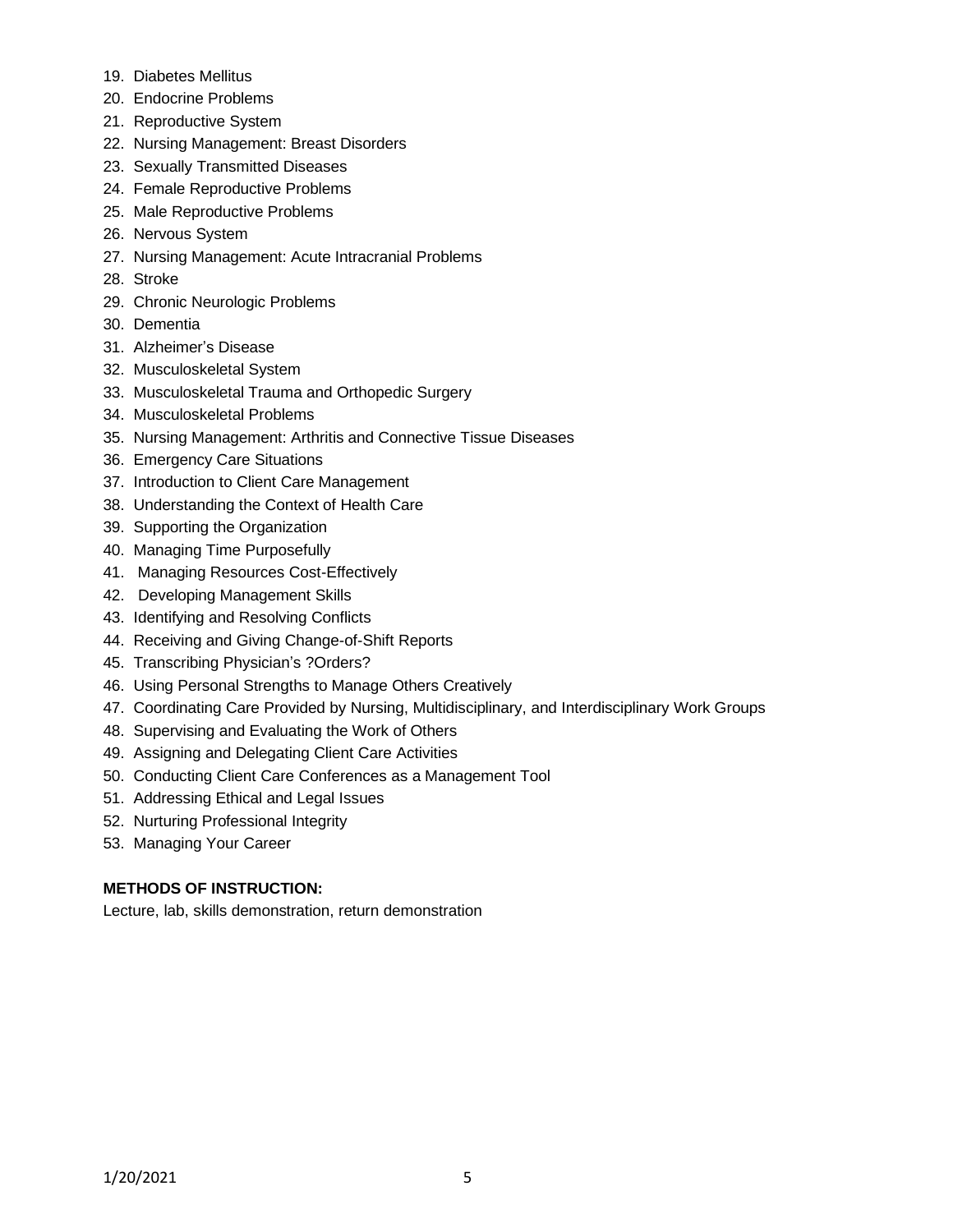## **METHODS OF EVALUATION:**

CATEGORY 1 - The types of writing assignments required: Percent range of total grade: 15 % to 25 % Written Homework Reading Reports Lab Reports Essay Exams Term or Other Papers Other: Classroom presentations, internet assignments CATEGORY 2 - The problem-solving assignments required: Percent range of total grade: % to % Homework Problems **Quizzes** Exams Other: Minimum 90% competency level pass/fail only CATEGORY 3 - The types of skill demonstrations required: Percent range of total grade: 5 % to 15 % Class Performance/s Performance Exams CATEGORY 4 - The types of objective examinations used in the course: Percent range of total grade: 80 % to 90 % Multiple Choice True/False Matching Items **Completion** Other: Calculations CATEGORY 5 - Any other methods of evaluation: Clinical evaluation is pass/fail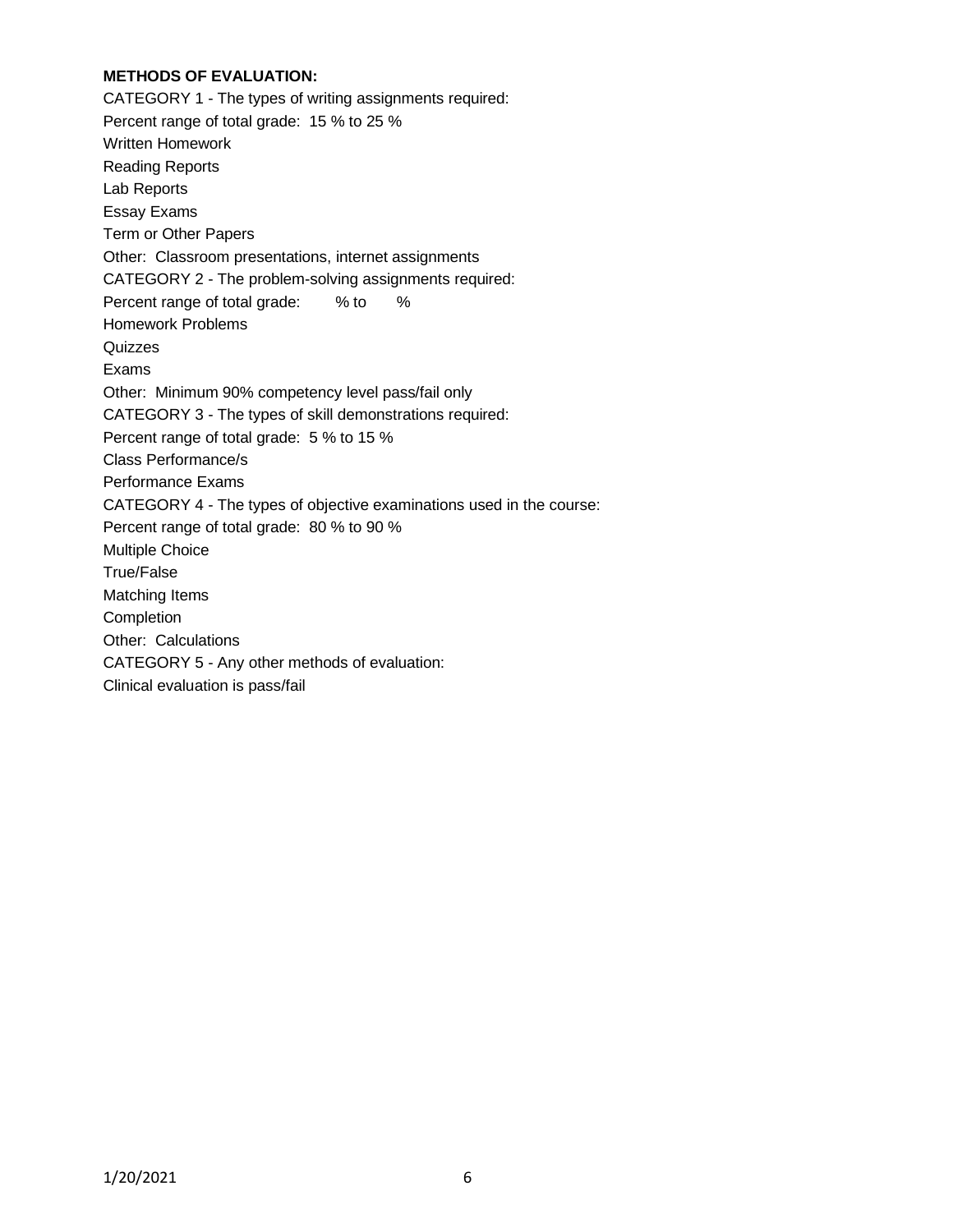#### **REPRESENTATIVE TEXTBOOKS:**

Required Texts:

American Psychological Association. (2009). Publication manual of the American Psychological Association. 6th ed. Washington, DC: American Psychological Association.

Billings, D. M. (2013). Lippincott's Q & A review for the NCLEX-RN. 11th ed. Philadelphia, PA: Lippincott, Williams & Wilkins.

Claywell, L. (2013). LPN to RN Transitions. St. Louis, MO: Elsevier.

Fortinash, K., & Holoday-Worret, P. (2012). Psychiatric mental health nursing. 5th ed. St. Louis, MO: Mosby.

HESI. (2013). Comprehensive review for the NCLEX-RN examination. 4th ed. St. Louis, MO: Elsevier.

Nettina, K. (2013) Lippincott manual of nursing practice. 10th ed. New York, NY: Lippincott, Williams & Wilkins.

Potter, P., & Perry, A. (2013) Mosby's nursing video skills DVD: Basic, Intermediate & Advanced Skills. 4th ed. St. Louis, MO: Mosby.

Silvestri, L. (2013). Saunders comprehensive review for the NCLEX-RN examination. 6th ed. St. Louis, MO: Elsevier.

Required Software:

Deglin, J., & Summers, S. (2013). Nursing central for PDA, web & wireless. Philadelphia, PA: F.A. Davis. Epocrates. (2013). Epocrates for the health professional. Free download. San Mateo, CA: Athenahealth. HESI. (2014). Patient Reviews. St. Louis, MO: Elsevier.

Elsevier. (2014) Adaptive quizzing for the NCLEX-RN exam. St. Louis, MO: Elsevier.

Recommended Texts:

Deglin, J., & Vallerand, A. (2014). Davis's drug guide for nurses. 14th ed. Philadelphia, PA: F.A. Davis. Lacharrity, L., Kumagai, C., Bartz, B. (2011). Prioritization, delegation and assignment. 2nd ed. St. Louis, MO: Elsevier.

Irwin, B., & Burchhardt, J. (2013). NCLEX-RN, strategies, practice and review. 2013-2014 ed. New York, NY: Kaplan.

Pagana, K., & Pagana, T. (2012). Diagnostic lab test reference. 11th ed. St. Louis, MO: Elsevier.

Van Meter, K., & Hubert, R. (2010). Gould's Pathophysiology for the health professions. 5th ed. St. Louis, MO: Mosby.